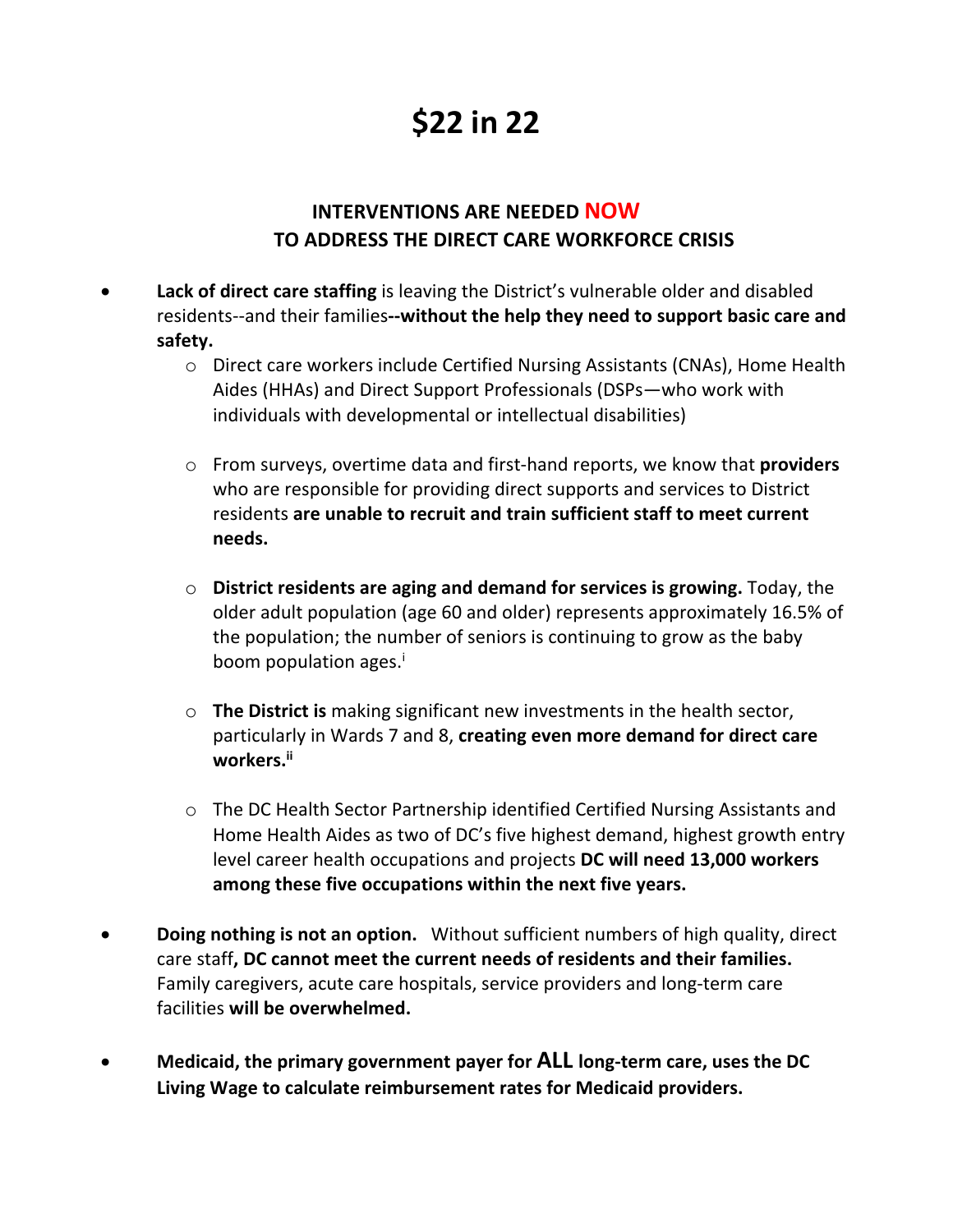- § In 2013 the DC Living Wage at \$13.40/hour was **62% higher than the DC Minimum Wage** at \$8.25/hour.
- § By 2021, the DC Living Wage at \$15.20/hour was **exactly the same** as the DC Minimum Wage, also at \$15.20/hour.
- On January 1, 2022, the DC Living Wage increased to \$15.50, meaning that **DC Home Health Aides, Certified Nurse Aides and Direct Support professionals can expect to see only 30 cents an hour more in their paychecks in 2022.**
- Direct care workers support the vast array of needs of our most vulnerable residents. The work requires significant training, passing an exam, continuing education and oversight by regulators. Yet, **direct care workers are paid less than other allied health workers and non-health sector workers who need less training**  and have less responsibility.iii

| <b>Community Health Worker</b> | \$26.12/hour      |
|--------------------------------|-------------------|
| <b>Bank Teller</b>             | $$21.00$ per hour |
| Amazon warehouse workers       | \$19.00 per hour  |
| Dog walker                     | $$18.24$ per hour |

- Based on calculations by Massachusetts Institute of Technology (MIT) and Bureau of Labor Statistics (BLS), **a real Living Wage for DC in 2022 should be \$22 an hour**. iv
- **Using a real Living Wage to calculate provider reimbursement rates** and adjusting it annually based on inflation would not only address the workforce crisis, but it **would also address historical discrimination against and disinvestment in a workforce composed primarily of black and brown women and immigrants.**
- **ARPA,** the American Rescue Plan funds distributed to states by the Federal government, **provides an immediate pathway to make significant increases in the pay of direct care workers thus strengthening home and community-based services for seniors and people with disabilities -- the very purpose of this federal program.** 
	- At least 28 other states are using ARPA funds to raise wages for direct care workers (in addition to one-time bonus and retention payments). For example, New Jersey is using ARPA funding to raise wages for direct care workers to \$23 per hour.
- **DC's Medicaid program is eligible for ~\$88 million in federal ARPA funds that must be spent by March 2024.** If expended on Medicaid reimbursable costs, these funds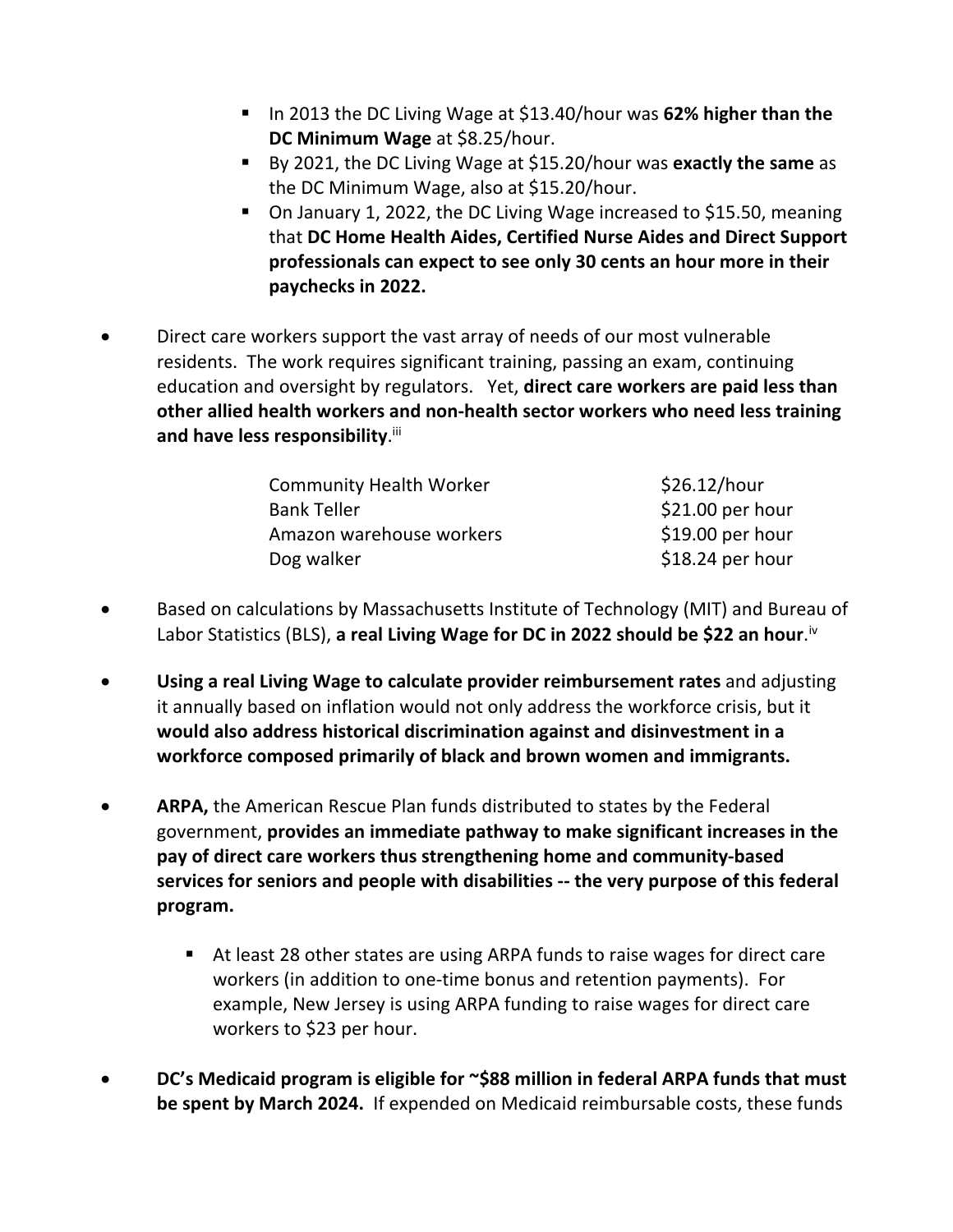can be used one time to draw down an additional \$61.6 million in federal funds for a total of \$149.6 million.

- It is estimated that raising the Living Wage for all direct care workers to a real livable wage would cost the District approximately \$36 million in local funds. **If DC used its HCBS ARPA fund allocation, it could easily fund this wage increase through March 2024, the current deadline for expenditure of these funds.v**
- Although improvements in the cost and content of training, and in creating career ladders for increased pay will increase the attractiveness of direct care worker jobs, **none of these improvements will increase recruitment and retention UNLESS direct care worker wages are increased well above minimum wage.**
- **NOW is the time for the District to raise provider rates to ensure payment of a Living Wage to direct care workers of \$22 an hour** and ensure that such rates are adjusted annually for inflation.